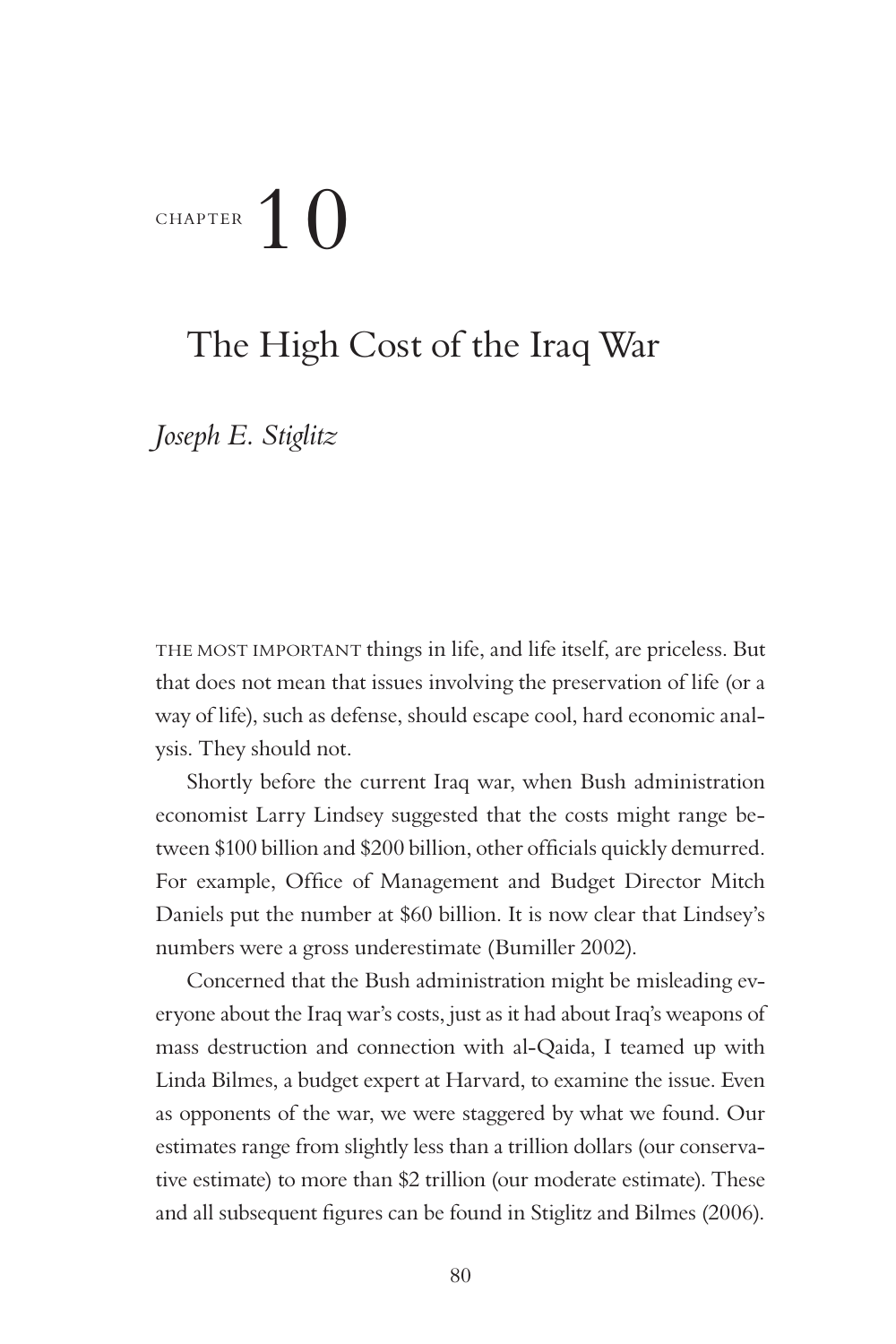## HOW THE COSTS ADD UP

Our analysis starts with the \$500 billion that the Congressional Budget Office (CBO) openly talks about, which is already ten times higher than what the administration said the war would cost. This estimate, though, falls far short of the full costs of the war because the reported numbers do not even include the full budgetary costs to the government, which are but a fraction of the costs to the economy as a whole.

For example, the Bush administration has been doing everything it can to hide the huge number of returning veterans who are severely wounded—over 12,000 so far, including roughly 20 percent with serious brain and head injuries. So it is no surprise that the CBO's figure of \$500 billion ignores the lifetime disability and health- care costs that the government will have to pay for years to come.

Nor does the administration want to face up to the military's recruiting and retention problems. The result is large reenlistment bonuses, improved benefits, and higher recruiting costs—up 20 percent just from 2003 to 2005. Moreover, the war causes extreme wear on equipment, some of which will have to be replaced.

These budgetary costs (exclusive of interest) amount to \$652 billion in our conservative estimate and \$799 billion in our moderate estimate. Arguably, since the government has not reined in other expenditures or increased taxes, the expenditures have been debt financed, and the interest costs on this debt add another \$98 billion (conservative) to \$385 billion (moderate) to the budgetary costs.

Of course, the brunt of the costs of injury and death is borne by soldiers and their families. But the military pays disability benefits that are markedly lower than the value of lost earnings. Similarly, payments for those who are killed amount to only \$500,000, which is far less than standard estimates of the lifetime economic cost of a death, sometimes referred to as the statistical value of a life (\$6.1 million to \$6.5 million).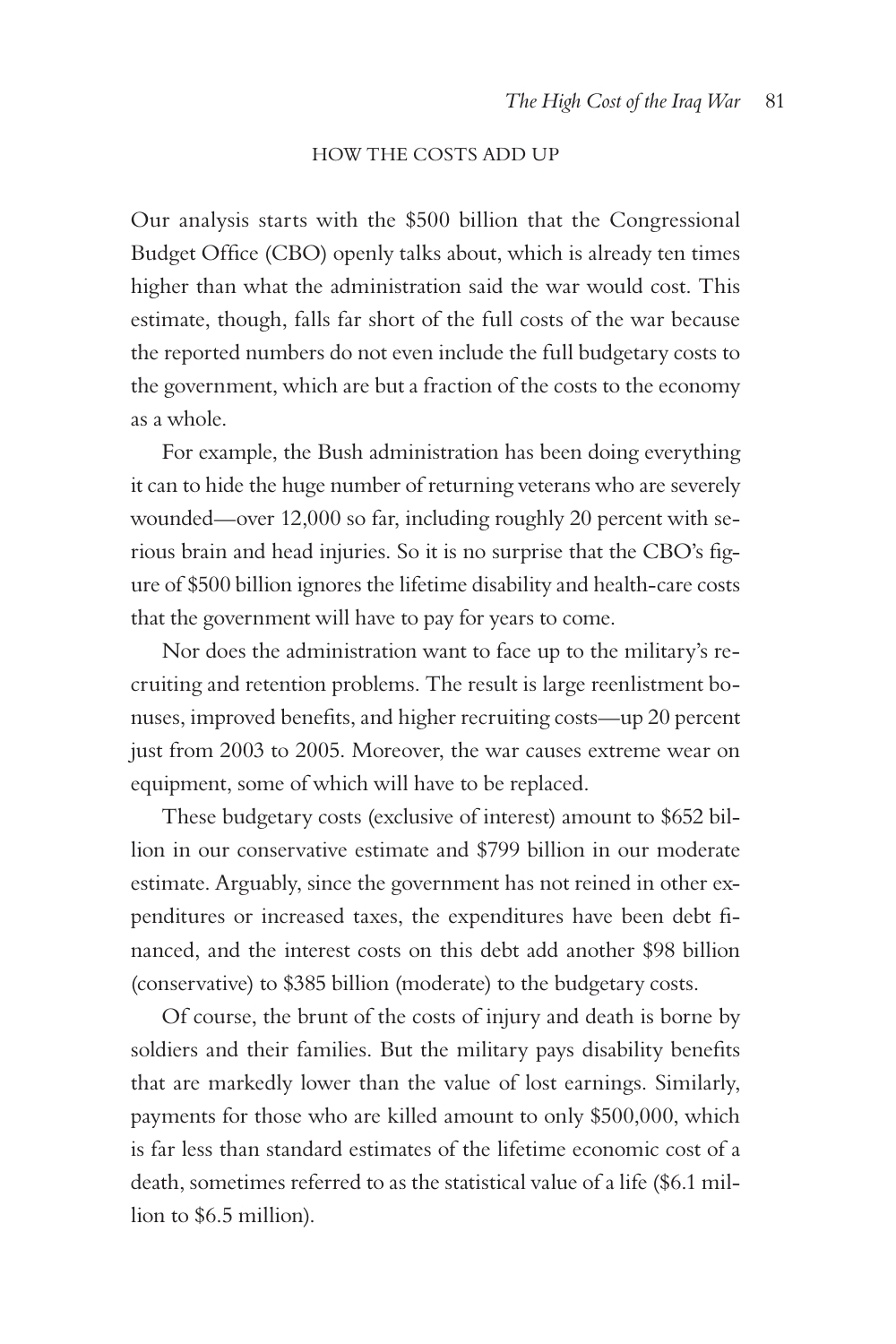#### 82 *Economics of the Iraq War*

But the costs don't stop there. The Bush administration once claimed that the Iraq war would be good for the economy, with one spokesperson even suggesting that it was the best way to ensure low oil prices. As in so many other ways, things have turned out differently: the oil companies are the big winners, while the American and global economies are losers. Being extremely conservative, we estimate the overall effect on the economy if only \$5 or \$10 of the increase in the price of oil per barrel is attributed to the war. Combined with assumptions about the length of price increases, assumed to be between five and ten years, this implies a cost to the American economy of \$125–300 billion.

At the same time, money spent on the war could have been spent elsewhere. We estimate that if a portion of that money had been allocated to domestic investment in roads, schools, and research, the American economy would have been stimulated more in the short run, and its growth would have been enhanced in the long run.

There are a number of other costs, some potentially quite large, although quantifying them is problematic. For instance, Americans pay some \$300 billion annually for the "option value" of military preparedness—being able to fight wherever needed. That Americans are willing to pay this suggests that the option value exceeds the costs. But there is little doubt that the option value has been greatly impaired and will likely remain so for several years.

In short, even our moderate estimate may significantly underestimate the cost of America's involvement in Iraq. And our estimate does not include any of the costs implied by the enormous loss of life and property in Iraq itself.

## THE IMPLICATIONS

We do not attempt to explain whether the American people were deliberately misled regarding the war's costs or whether the Bush